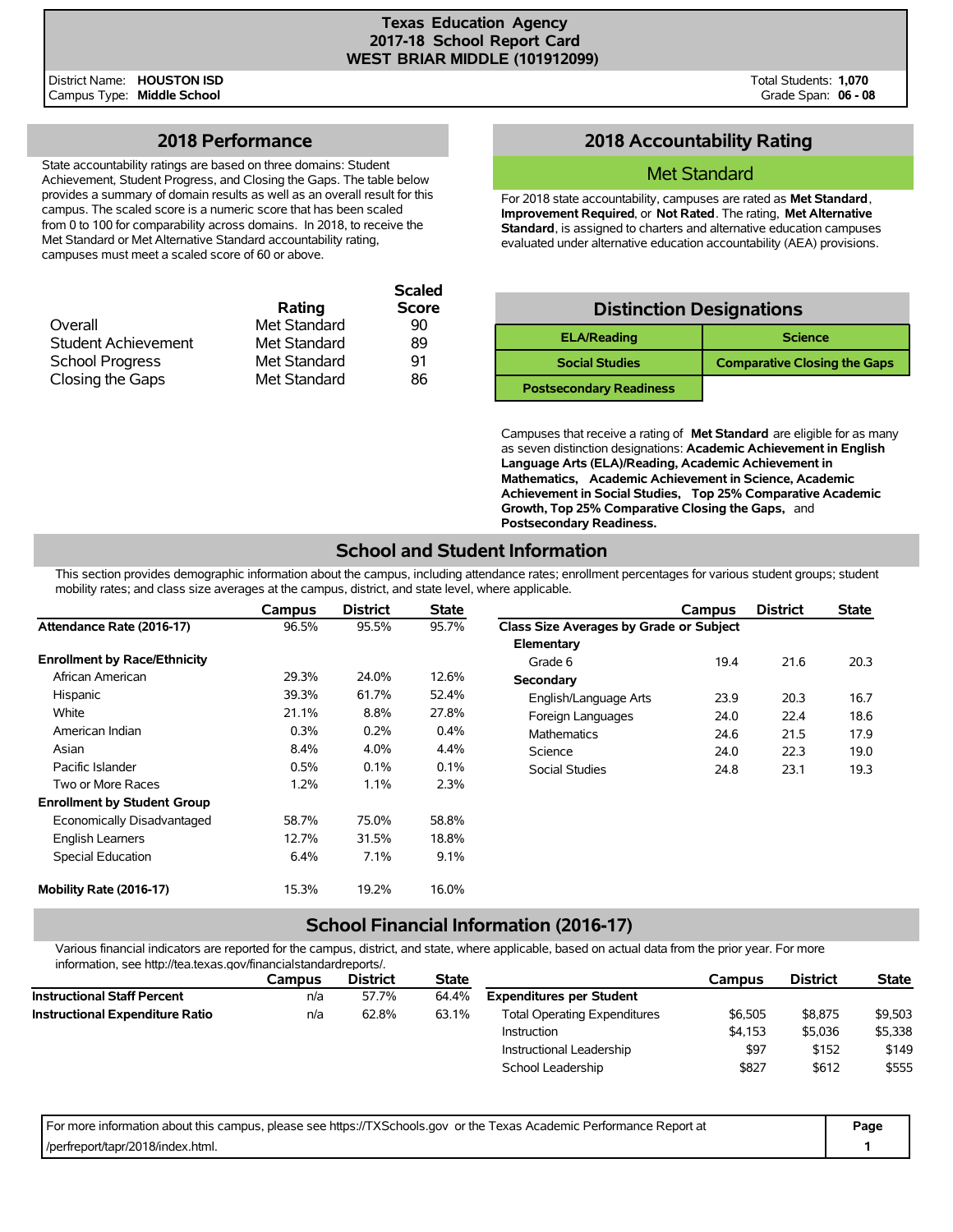## Texas Education Agency **WEST BRIAR MIDDLE (101912099)**

|                                                                                |      | <b>State</b> | <b>District</b> |      | African<br>Campus American Hispanic |     | White | American<br>Indian       | Asian | <b>Pacific</b><br>Islander | Two or<br>More<br>Races | Econ<br>Disadv |
|--------------------------------------------------------------------------------|------|--------------|-----------------|------|-------------------------------------|-----|-------|--------------------------|-------|----------------------------|-------------------------|----------------|
| STAAR Performance Rates at Approaches Grade Level or Above (All Grades Tested) |      |              |                 |      |                                     |     |       |                          |       |                            |                         |                |
| All Subjects                                                                   | 2018 | 77%          | 70%             | 86%  | 78%                                 | 85% | 93%   | *                        | 96%   | $\ast$                     | 92%                     | 81%            |
|                                                                                | 2017 | 75%          | 69%             | 86%  | 79%                                 | 84% | 95%   | *                        | 95%   | *                          | 81%                     | 81%            |
| Reading                                                                        | 2018 | 74%          | 66%             | 84%  | 78%                                 | 82% | 92%   | *                        | 94%   | *                          | 93%                     | 80%            |
|                                                                                | 2017 | 72%          | 64%             | 85%  | 79%                                 | 81% | 96%   | $\ast$                   | 96%   | *                          | 88%                     | 79%            |
| Mathematics                                                                    | 2018 | 81%          | 76%             | 88%  | 80%                                 | 87% | 94%   | $\ast$                   | 100%  | *                          | 93%                     | 84%            |
|                                                                                | 2017 | 79%          | 74%             | 90%  | 83%                                 | 90% | 96%   | ∗                        | 97%   | $\ast$                     | $\ast$                  | 86%            |
| Writing                                                                        | 2018 | 66%          | 59%             | 84%  | 79%                                 | 81% | 88%   | $\ast$                   | 97%   | *                          | $\ast$                  | 79%            |
|                                                                                | 2017 | 67%          | 64%             | 83%  | 73%                                 | 86% | 87%   | $\overline{\phantom{a}}$ | 86%   | $\ast$                     | $\ast$                  | 77%            |
| Science                                                                        | 2018 | 80%          | 72%             | 84%  | 68%                                 | 85% | 95%   | $\overline{\phantom{a}}$ | 96%   | *                          | $\ast$                  | 77%            |
|                                                                                | 2017 | 79%          | 72%             | 84%  | 79%                                 | 80% | 95%   | $\overline{\phantom{a}}$ | 90%   | $\overline{a}$             | $\ast$                  | 77%            |
| Social Studies                                                                 | 2018 | 78%          | 72%             | 88%  | 76%                                 | 92% | 93%   | $\overline{\phantom{a}}$ | 92%   | $\ast$                     | $\ast$                  | 84%            |
|                                                                                | 2017 | 77%          | 71%             | 84%  | 77%                                 | 78% | 98%   | $\overline{\phantom{a}}$ | 95%   | $\overline{\phantom{a}}$   | $\ast$                  | 77%            |
|                                                                                |      |              |                 |      |                                     |     |       |                          |       |                            |                         |                |
| STAAR Performance Rates at Meets Grade Level or Above (All Grades Tested)      |      |              |                 |      |                                     |     |       |                          |       |                            |                         |                |
| All Subjects                                                                   | 2018 | 48%          | 42%             | 59%  | 45%                                 | 55% | 75%   | ∗                        | 83%   | *                          | 75%                     | 49%            |
|                                                                                | 2017 | 45%          | 40%             | 57%  | 43%                                 | 53% | 72%   | $\ast$                   | 79%   | $\ast$                     | 64%                     | 48%            |
| Reading                                                                        | 2018 | 46%          | 40%             | 58%  | 49%                                 | 54% | 69%   | ∗                        | 77%   | $\ast$                     | 67%                     | 49%            |
|                                                                                | 2017 | 44%          | 38%             | 56%  | 44%                                 | 50% | 74%   | ∗                        | 71%   | $\ast$                     | 69%                     | 44%            |
| Mathematics                                                                    | 2018 | 50%          | 45%             | 59%  | 39%                                 | 55% | 79%   | $\ast$                   | 90%   | $\ast$                     | 80%                     | 48%            |
|                                                                                | 2017 | 46%          | 43%             | 57%  | 42%                                 | 55% | 68%   | ∗                        | 85%   | $\ast$                     | $\ast$                  | 49%            |
| Writing                                                                        | 2018 | 41%          | 36%             | 58%  | 47%                                 | 52% | 74%   | $\ast$                   | 81%   | $\ast$                     | $\ast$                  | 48%            |
|                                                                                | 2017 | 36%          | 34%             | 60%  | 49%                                 | 58% | 68%   | $\overline{\phantom{a}}$ | 77%   | *                          | $\ast$                  | 49%            |
| Science                                                                        | 2018 | 51%          | 41%             | 61%  | 46%                                 | 55% | 78%   | $\overline{\phantom{a}}$ | 80%   | *                          | $\ast$                  | 49%            |
|                                                                                | 2017 | 49%          | 42%             | 56%  | 41%                                 | 50% | 74%   | $\overline{a}$           | 81%   | $\overline{\phantom{a}}$   | $\ast$                  | 44%            |
| Social Studies                                                                 | 2018 | 53%          | 45%             | 66%  | 49%                                 | 65% | 78%   | $\overline{a}$           | 84%   | $\ast$                     | $\ast$                  | 57%            |
|                                                                                | 2017 | 49%          | 42%             | 61%  | 43%                                 | 57% | 79%   |                          | 81%   |                            | $\ast$                  | 54%            |
| STAAR Performance Rates at Masters Grade Level (All Grades Tested)             |      |              |                 |      |                                     |     |       |                          |       |                            |                         |                |
| All Subjects                                                                   | 2018 | 22%          | 19%             | 33%  | 19%                                 | 28% | 49%   | $\ast$                   | 64%   | *                          | 45%                     | 23%            |
|                                                                                | 2017 | 20%          | 18%             | 27%  | 16%                                 | 22% | 40%   | *                        | 52%   | *                          | 26%                     | 18%            |
| Reading                                                                        | 2018 | 19%          | 18%             | 33%  | 21%                                 | 29% | 47%   | $\ast$                   | 57%   | $\ast$                     | 40%                     | 24%            |
|                                                                                | 2017 | 19%          | 17%             | 30%  | 19%                                 | 25% | 46%   | $\ast$                   | 49%   | *                          | 31%                     | 21%            |
| Mathematics                                                                    | 2018 | 24%          | 23%             | 29%  | 12%                                 | 22% | 46%   | *                        | 71%   | *                          | 40%                     | 19%            |
|                                                                                | 2017 | 22%          | 21%             | 23%  | 11%                                 | 19% | 31%   | $\ast$                   | 58%   | $\ast$                     | $\ast$                  | 15%            |
| Writing                                                                        | 2018 | 13%          | 12%             | 29%  | 15%                                 | 23% | 44%   | $\ast$                   | 59%   | *                          | $\ast$                  | 20%            |
|                                                                                | 2017 | 11%          | 11%             | 22%  | 19%                                 | 12% | 32%   |                          | 55%   | *                          |                         | 11%            |
| Science                                                                        | 2018 | 23%          | 18%             | 40%  | 21%                                 | 37% | 55%   |                          | 68%   | *                          | $\ast$                  | 28%            |
|                                                                                | 2017 | 19%          | 17%             | 24%  | 10%                                 | 19% | 39%   | $\overline{\phantom{a}}$ | 43%   |                            | $\ast$                  | 13%            |
| Social Studies                                                                 | 2018 | 31%          | 25%             | 46%  | 36%                                 | 39% | 62%   | $\overline{\phantom{a}}$ | 64%   | *                          | ∗                       | 35%            |
|                                                                                | 2017 | 27%          | 22%             | 38%  | 23%                                 | 35% | 54%   | $\overline{\phantom{a}}$ | 48%   |                            | $\ast$                  | 29%            |
|                                                                                |      |              |                 |      |                                     |     |       |                          |       |                            |                         |                |
| Academic Growth Score (All Grades Tested)                                      |      |              |                 |      |                                     |     |       |                          |       |                            |                         |                |
| All Subjects                                                                   | 2018 | 69           | 68              | $71$ | 66                                  | 70  | 74    | $\ast$                   | 81    | *                          | 80                      | 69             |
| Reading                                                                        | 2018 | 69           | 69              | 72   | 69                                  | 72  | 75    | $\ast$                   | 78    | *                          | 75                      | $70\,$         |
| Mathematics                                                                    | 2018 | $70\,$       | 68              | 69   | 64                                  | 67  | 73    | $\ast$                   | 84    | $\ast$                     | 86                      | 68             |

For more information about this campus, please see https://TXSchools.gov or the Texas Academic Performance Report at **Page**

/perfreport/tapr/2018/index.html. **2**

'?' Indicates that the data for this item were statistically improbable, or were reported outside a reasonable range. '' Indicates zero observations reported for this group.

'\*' Indicates results are masked due to small numbers to protect student confidentiality. Moreover, the this discussed at a reporting is not applicable for this group.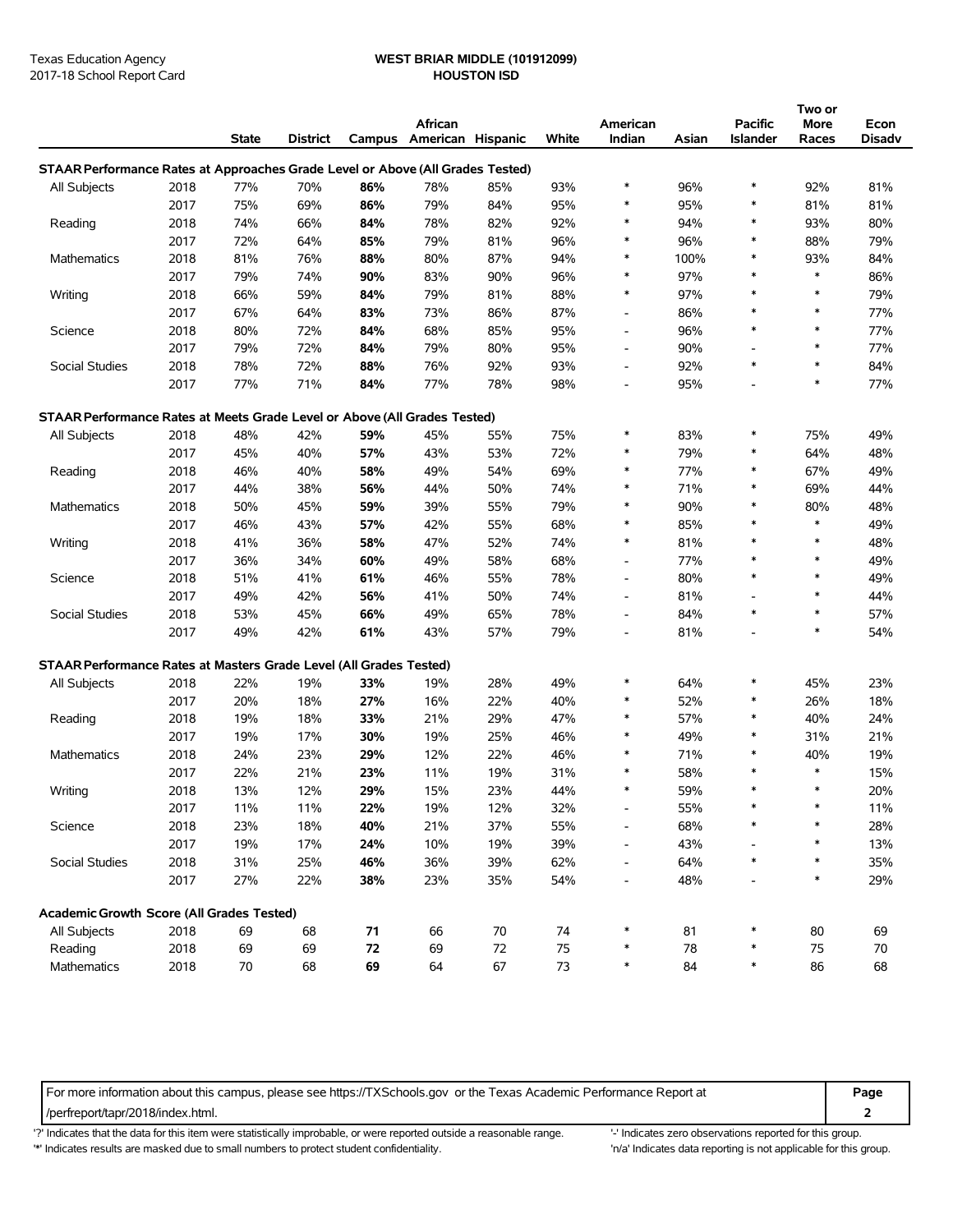# Texas Education Agency **WEST BRIAR MIDDLE (101912099)**

|                                                                       |      |              |                 |                          | African |     |        | American |        | <b>Pacific</b>  | Two or<br><b>More</b>    | Econ          |
|-----------------------------------------------------------------------|------|--------------|-----------------|--------------------------|---------|-----|--------|----------|--------|-----------------|--------------------------|---------------|
|                                                                       |      | <b>State</b> | <b>District</b> | Campus American Hispanic |         |     | White  | Indian   | Asian  | <b>Islander</b> | Races                    | <b>Disadv</b> |
| Progress of Prior-Year Non-Proficient Students                        |      |              |                 |                          |         |     |        |          |        |                 |                          |               |
| Sum of Grades 4-8                                                     |      |              |                 |                          |         |     |        |          |        |                 |                          |               |
| Reading                                                               | 2018 | 38%          | 34%             | 46%                      | 35%     | 52% | 42%    |          | *      |                 | *                        | 46%           |
|                                                                       | 2017 | 35%          | 30%             | 48%                      | 44%     | 44% | 76%    |          | ∗      | $\ast$          | $\ast$                   | 47%           |
| Mathematics                                                           | 2018 | 47%          | 42%             | 53%                      | 49%     | 58% | 50%    |          | ∗      |                 | $\overline{\phantom{a}}$ | 54%           |
|                                                                       | 2017 | 43%          | 39%             | 69%                      | 67%     | 69% | 80%    |          | $\ast$ |                 | *                        | 68%           |
| <b>Students Success Initiative</b>                                    |      |              |                 |                          |         |     |        |          |        |                 |                          |               |
| <b>Grade 8 Reading</b>                                                |      |              |                 |                          |         |     |        |          |        |                 |                          |               |
| Students Meeting Approaches Grade Level on First STAAR Administration |      |              |                 |                          |         |     |        |          |        |                 |                          |               |
|                                                                       | 2018 | 79%          | 73%             | 88%                      | 80%     | 87% | 95%    |          | 92%    | ∗               | 86%                      | 84%           |
| <b>Students Requiring Accelerated Instruction</b>                     |      |              |                 |                          |         |     |        |          |        |                 |                          |               |
|                                                                       | 2018 | 21%          | 27%             | 12%                      | 20%     | 13% | $\ast$ |          | ∗      | 0%              | *                        | 16%           |
| <b>STAAR Cumulative Met Standard</b>                                  |      |              |                 |                          |         |     |        |          |        |                 |                          |               |
|                                                                       | 2018 | 85%          | 80%             | 92%                      | 85%     | 93% | 96%    |          | 92%    | $\ast$          | 86%                      | 89%           |
| <b>Grade 8 Mathematics</b>                                            |      |              |                 |                          |         |     |        |          |        |                 |                          |               |
| Students Meeting Approaches Grade Level on First STAAR Administration |      |              |                 |                          |         |     |        |          |        |                 |                          |               |
|                                                                       | 2018 | 80%          | 73%             | 94%                      | 83%     | 98% | 98%    |          | 100%   | $\ast$          | 83%                      | 92%           |
| Students Requiring Accelerated Instruction                            |      |              |                 |                          |         |     |        |          |        |                 |                          |               |
|                                                                       | 2018 | 20%          | 27%             | 6%                       | 17%     | *   | $\ast$ |          | ∗      | 0%              | $\ast$                   | 8%            |
| <b>STAAR Cumulative Met Standard</b>                                  |      |              |                 |                          |         |     |        |          |        |                 |                          |               |
|                                                                       | 2018 | 86%          | 79%             | 96%                      | 90%     | 98% | 98%    |          | 100%   | $\ast$          | 83%                      | 94%           |

For more information about this campus, please see https://TXSchools.gov or the Texas Academic Performance Report at **Page** /perfreport/tapr/2018/index.html. **3**

'?' Indicates that the data for this item were statistically improbable, or were reported outside a reasonable range. "Indicates zero observations reported for this group. '\*' Indicates results are masked due to small numbers to protect student confidentiality. 
"n/a' Indicates data reporting is not applicable for this group.